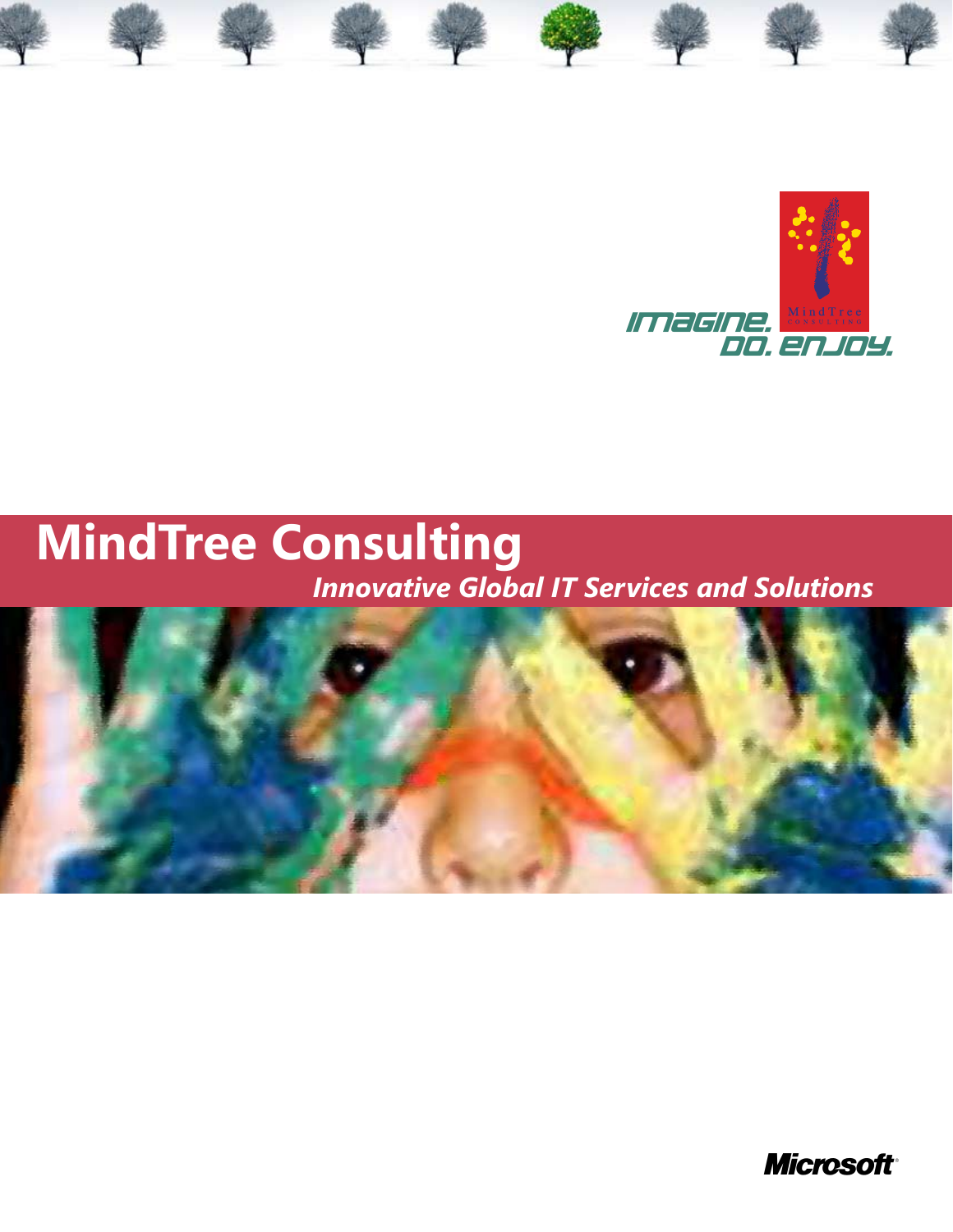# **MindTree Consulting**

MindTree Consulting is a global consulting company and IT solutions provider based in Bangalore, India and Warren, New Jersey, USA. Since its inception in 1999, MindTree has worked closely with Fortune 1000 companies to help them develop, re-engineer, and maintain their IT applications, resulting in lower operational costs and greater business agility.

A process- and results-oriented firm, MindTree provides consulting services and IT solutions for large transaction processes, e-business solutions, and complex data management projects. By emphasizing its strengths in consulting services, technical knowledge, and highly agile and accessible project operations, MindTree helps its customers realize better bottom-line results. From its roots in customer service, MindTree's business model as a global IT services provider gives equal emphasis to front-end consulting services and technical expertise. MindTree maintains a business presence in the United States, the European Union, India, Asia, and the Middle East.

MindTree is a CMM Level 5 and a P-CMMi Level 5 company. The latter rating is especially important to MindTree because it was assessed for all MindTree offices worldwide and reflects the importance that attracting and retaining talented people has in delivering consistently high-quality solutions to customers. This commitment to quality is reflected by the company's significant, ongoing investment in internal methods, reusable solution frameworks, tools, and best practices, which provide customers with consistently highquality services and faster times to value.

Approximately 50 percent of current MindTree projects are based on Microsoft technologies. This strong commitment to Microsoft-based solutions is reflected in an enthusiastic Microsoft practice, which includes dedicated platform, architectural design, project delivery, and pre-sales groups. The company's Microsoft initiative is based in the company's Microsoft Center of Excellence (CoE) in Bangalore, India. MindTree also operates four development centers in Bangalore and Chennai, India and at Warren, New Jersey.

## **Microsoft Partner Alliance**

Global service delivery Partners are an important part of the Microsoft Partner ecosystem. By using a global delivery model of technologies and services, Microsoft and its Partners can use the onsite/offshore model to deliver new business capabilities, help customers accelerate legacy migration and adoption of new platforms, and enable them to achieve more cost-effective operations.

Microsoft Global Delivery Partners are a worldwide community of consulting and integration firms. These companies stand ready to help Microsoft enterprise customers design, install, and maintain secure networks, mobile access, and remote connectivity by using Microsoft technologies.

Microsoft Global Delivery Partners include the world's fastest-growing vendors. Like all community members, MindTree Consulting has a proven and distinguished track record among Global 1000 customer companies and world-class capabilities based on the Microsoft platform. These capabilities are aligned with vertical and horizontal solution areas. This brochure is designed to highlight MindTree Consulting capabilities and help you to better assess engagement opportunities with this Partner.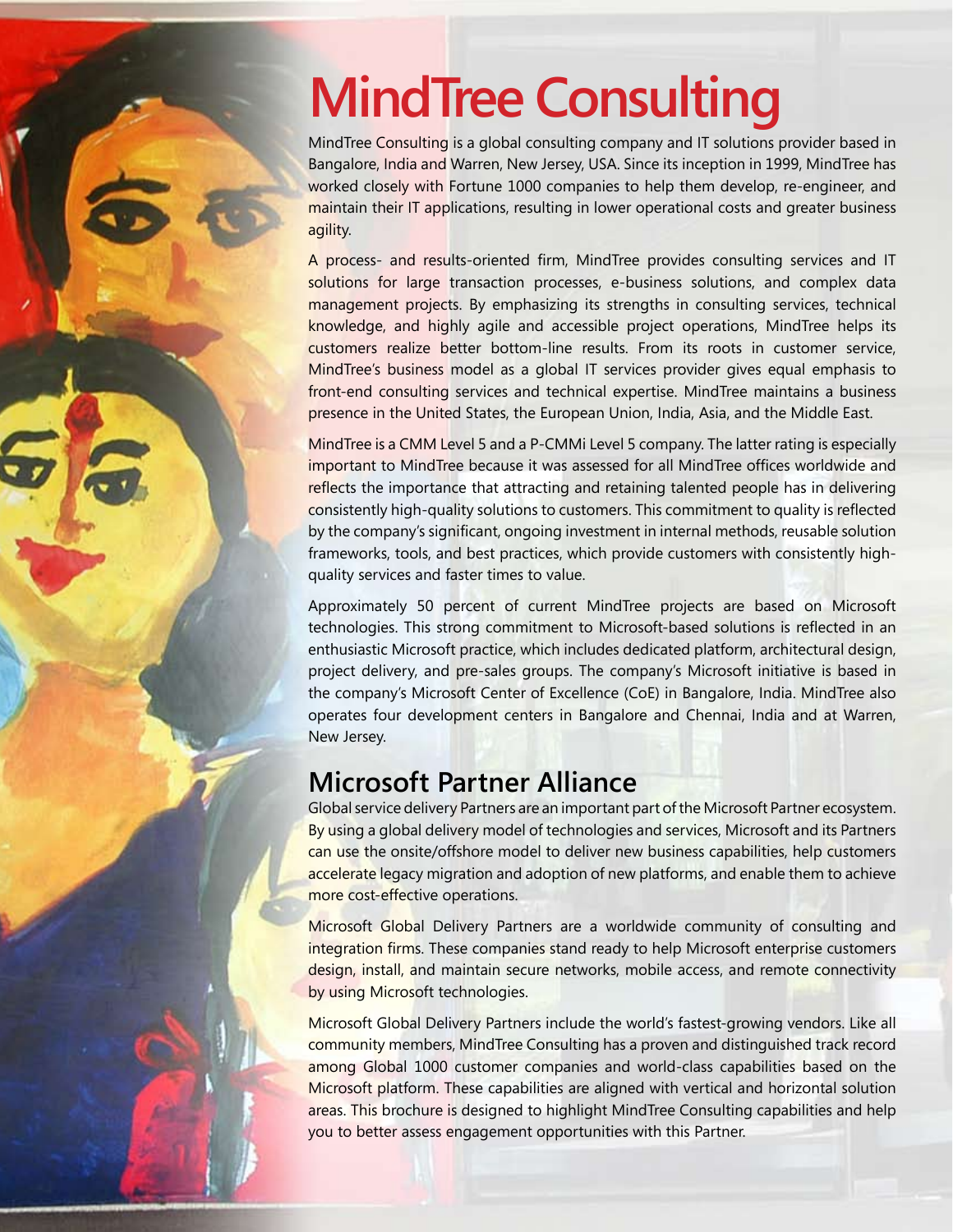## **MindTree Celebrates a Culture of**  *Imagination* **and Expertise**

As the demand for affordable services has grown, so has the field of offshore IT solutions and services vendors, who are ready and able to provide them.

In this competitive environment, the attention of all companies focuses on generating healthy returns on investment and implementing solutions that use established and leading-edge technologies. Another aspect of successful IT services—the value of imagination and the technical expertise that results in innovative solutions—is rarely if ever noted.

Since our company was founded in 1999, MindTree Consulting has taken the unusual path of imagination combined with technical expertise to become a leading global IT service

delivery firm. The MindTree culture of creativity, innovation, and technical expertise is reflected in our mission, to deliver business-enabling solutions and technologies and to create long-lasting partnerships with our customers and a joyous environment for our people.

**Company culture.** At MindTree, our goals are visible in all aspects of our services, project operations, and company culture, which are based on imagination, action, and joy. Because we operate within a knowledge industry, creating and sharing knowledge and putting it to use are important parts of our corporate culture. Imagination is a means of creating knowledge, which can include improved methods or developing intellectual property. Action can involve sharing



this knowledge, which is of no use unless it is acted upon. Action multiplies when others in the company tap into the shared knowledge bank and put it to use. Finally, joy comes from enhancing the ability of individual employees through teaching and delighting our customers.

**Quality philosophy.** The quality of MindTree business solutions is measured by value as perceived by our customers—solution offerings that are on time, defect-free, cost-effective, and meet explicit as well as implicit business needs. Our consultants take extraordinary care to ensure that a quality product or service is delivered to all clients. We enforce due diligence in design and delivery of all of our business and development processes, systems, tools, and attitudes.

*"Capability determines what one can do. Motivation determines what one actually does. Attitude determines how well one does it."*

*-***Lou Holtz, U.S. college football coach***.*

**Microsoft technologies.** Microsoft data and process integration, application development, collaboration, and Web-enabled technologies play an important role in our solutions and service offerings. With these Microsoft technologies, we offer our customers cost-effective, easyto-manage solutions that extend their reach and help them become more agile global businesses.

## **Online Business Solutions**

Often, the most crucial part of developing effective Web service-based business solutions is helping customers avoid the hype of e-business capabilities and clearly understanding where and how e-business solutions can help them meet their business goals.

We use our consulting expertise in workshops or extensive interviews with business stakeholders to identify business goals that the solution must achieve and help them understand where enterprise Web services are applicable. Then, our IT specialists and business analysts work together to define the right architecture, select the right tools, and implement Web services that will achieve a customer's business and technology goals.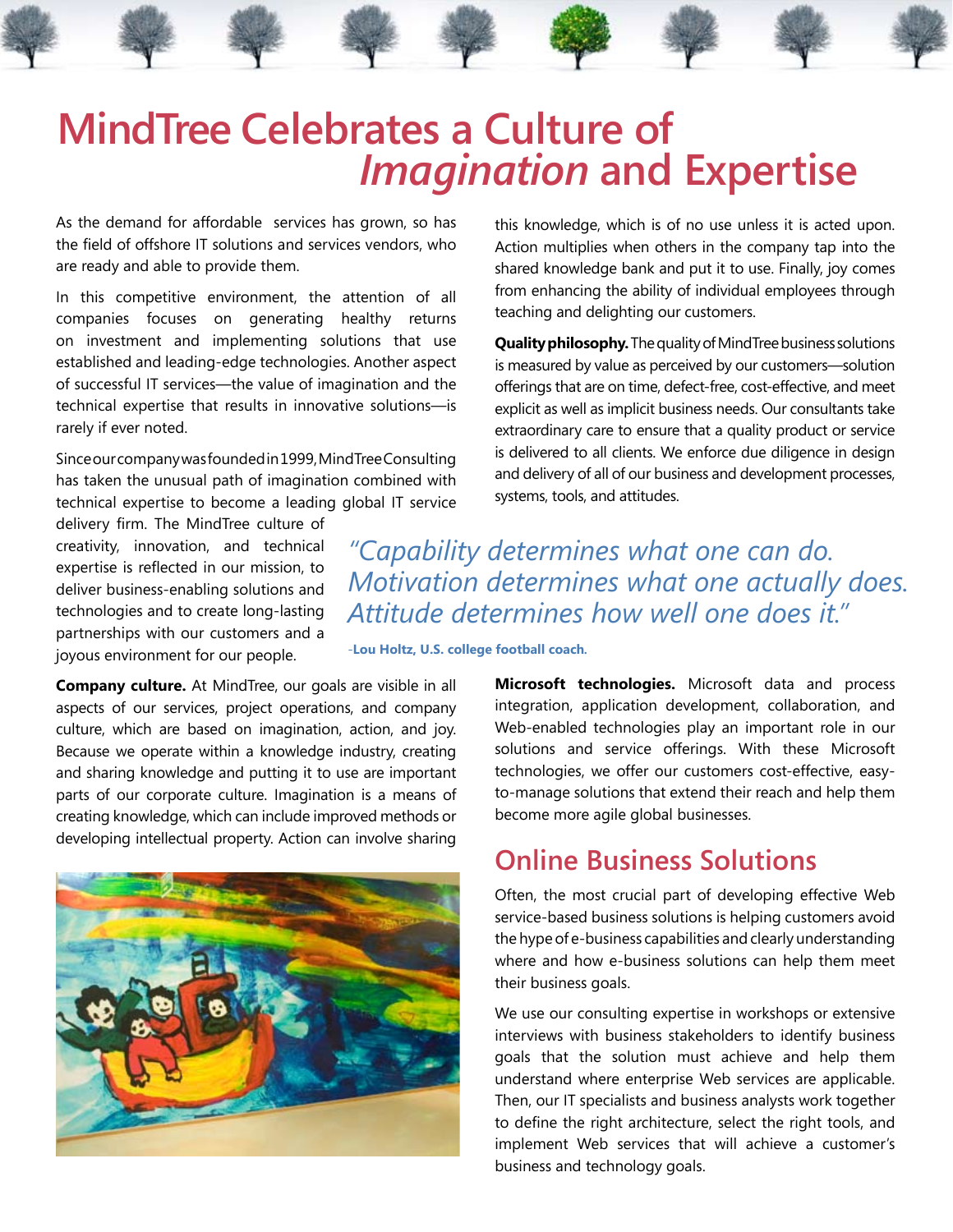

In these engagements, the Microsoft® .NET Framework and Microsoft Windows Server 2003 provide a unified environment of development capabilities and infrastructure services that can support the development and implementation of cost-effective Internet-based solutions. Microsoft Internet Information Services (IIS) and other Microsoft products and tools also enable rapid deployment of Web-based capabilities on the Internet, intranets, and extranets.

The resulting Web-based enterprise portal, content management, and e-marketing solutions enable companies to reduce the time and costs of finding and interacting with new customers, connecting users with customers, colleagues, and partners, and engaging in routine business transactions.



## **Legacy System Transformations Unlock IT Capabilities**

When the phrase, "legacy system transformation" is mentioned, what comes to mind? It might be a mainframebased infrastructure that is at the end of its useful life and uses proprietary languages and applications, and isolated silos of data. Or, it might be an n-tier system that can no longer support new tools or service levels it was designed to provide. In either case, outdated or under-performing legacy systems drive up operations costs, prevent easy companywide access to vital data, and erode the performance of a significant portion of many companies' total IT capabilities.

At MindTree, all Microsoft-based legacy system transformations migrate from mainframes or n-tier systems to the Microsoft .NET Framework. Within the .NET Framework development environment, our programmers can use familiar tools in Microsoft Visual Studio® .NET, automated code writing, verification, and testing methods,

and reusable XML-based Web services to reduce developer effort and rework, accelerate time to market, and minimize business and technology risk.

In each legacy system transformation engagement, we help enterprises choose the right technology and implement the right strategy to achieve their goals. The result—solutions that integrate legacy applications with the Microsoft .NET platform and technologies reengineered to help companies retain their competitive edge. Businesses that transform their IT infrastructure in this way can improve the interoperability of front- and back-office applications, reduce system operations costs, and improve end-user productivity.

## **Top-to-Bottom Approach to EAI**

Now more than ever, data and process integration is needed for companies to stay agile and control operations costs. Companies use proprietary integration solutions and middleware to reduce the effort and cost of data exchange between distributed IT systems and facilities. After making these investments, IT costs and business performance often improve dramatically, but transaction times are often hard to reduce, and operations costs can stay stubbornly high.

Our innovative approach to enterprise application integration (EAI) blends IT assets and processes at the data, application, platform, and process levels. EAI solutions are built on the Microsoft .NET Framework and Microsoft Windows Server™ 2003. This foundation creates a unified operating system and development environment, in which all Microsoft servers, applications, data, and development tools can be exchanged easily between systems and work with each other seamlessly.

These solutions also use Microsoft BizTalk® Server to reduce development and business user effort by providing customizable process frameworks, messaging and connectivity capabilities, and reusable XML-based process rules.

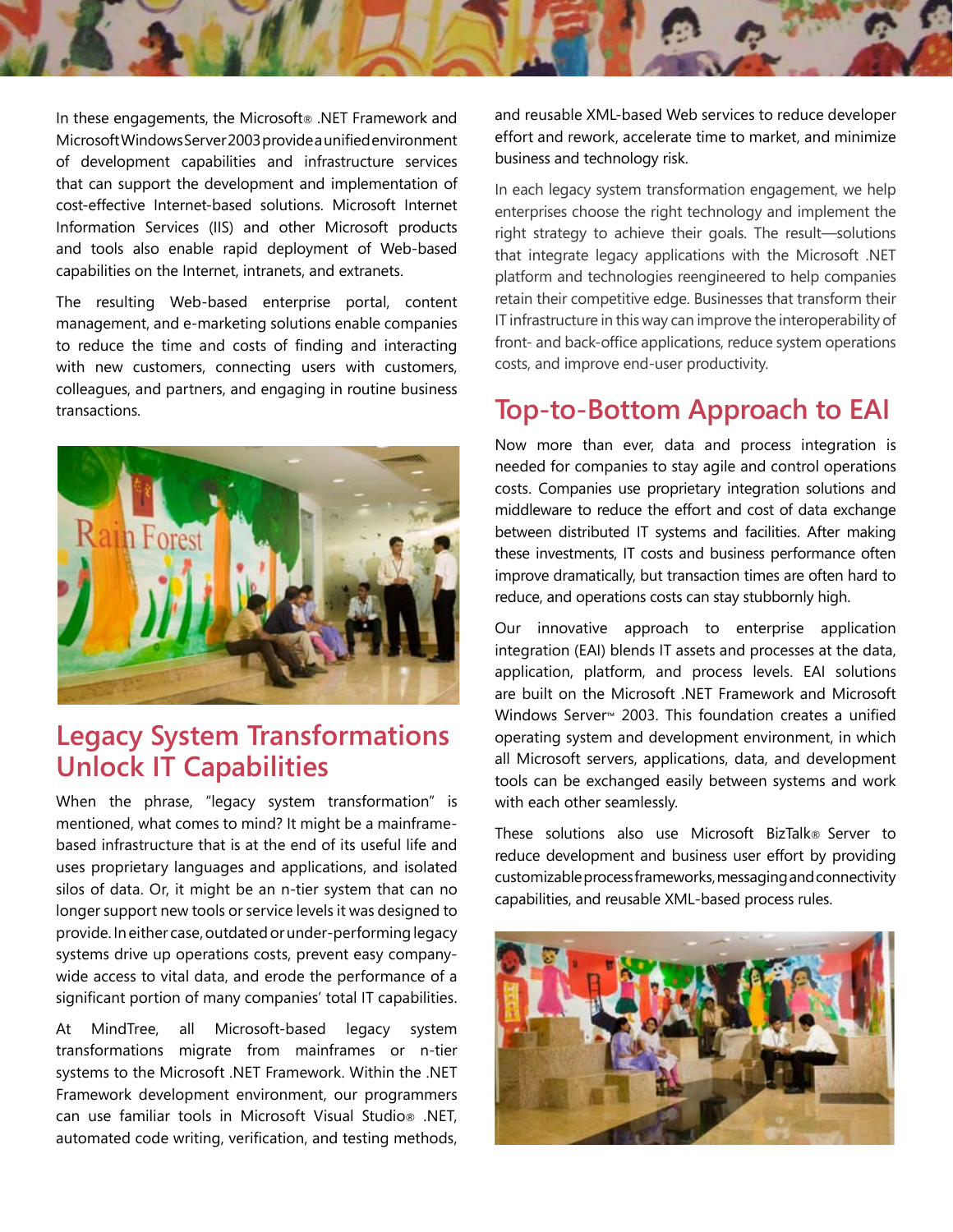

By integrating data, processes, and platforms within a unified environment of Microsoft technologies, our EAI offerings provide our customers with business solutions that streamline business processes, drive down operations costs, and promote solid customer relationships.

## **Service Offerings**

MindTree is a unique global IT service provider, which commenced business operations by combining experienced onsite consulting and project management services with offshore technical expertise and talent. This approach is reflected in our OneShore™ hybrid service delivery system. OneShore is based on consulting services—which ensure that business solutions address technical requirements and organizational business goals—and proven experience in developing and delivering IT solutions.

This hybrid approach provides the cost savings of offshore technical expertise and the customer convenience of local project management, consulting, and business analysis services. The OneShore approach represents a complete integration of our global resources that enables project participants to work from varied locations yet share a common project vision. This approach enables us to provide our customers with consistent, high-quality solutions and services.

Our solution and service offerings include data warehousing and business intelligence, Internet and emerging technologies, product engineering, and consulting services.

### **Internet and Emerging Technologies**

MindTree provides Internet-based solutions to Fortune 1000 and mid-tier companies. We use our technical experience, project management expertise, and business insight to build large, transaction-based systems and Web-services based solutions, which include:

- **E-business and enterprise portal solutions.**
- **Web application development and support services.**
- Content and document management solutions.

Our pre-built frameworks include MindTree Agility™, a Windows .NET-based solution framework, which consists of an extensive library of components, blueprints, and code samples. These resources reduce the time and effort needed to design and deliver Internet-based solutions. MindTree Insight™, our event log analysis solution, uses pre-built functionality that enables IT professionals to find and solve network problems quickly and easily.

Our Internet-enabled service and solution offerings are based on the following Microsoft technologies:

- Visual Studio .NET (in Microsoft .NET environment)
- Microsoft BizTalk Server
- Microsoft SharePoint™ Server m.
- **Microsoft Commerce Server**
- Microsoft Windows Mobile™
- Microsoft Dynamics™ packages

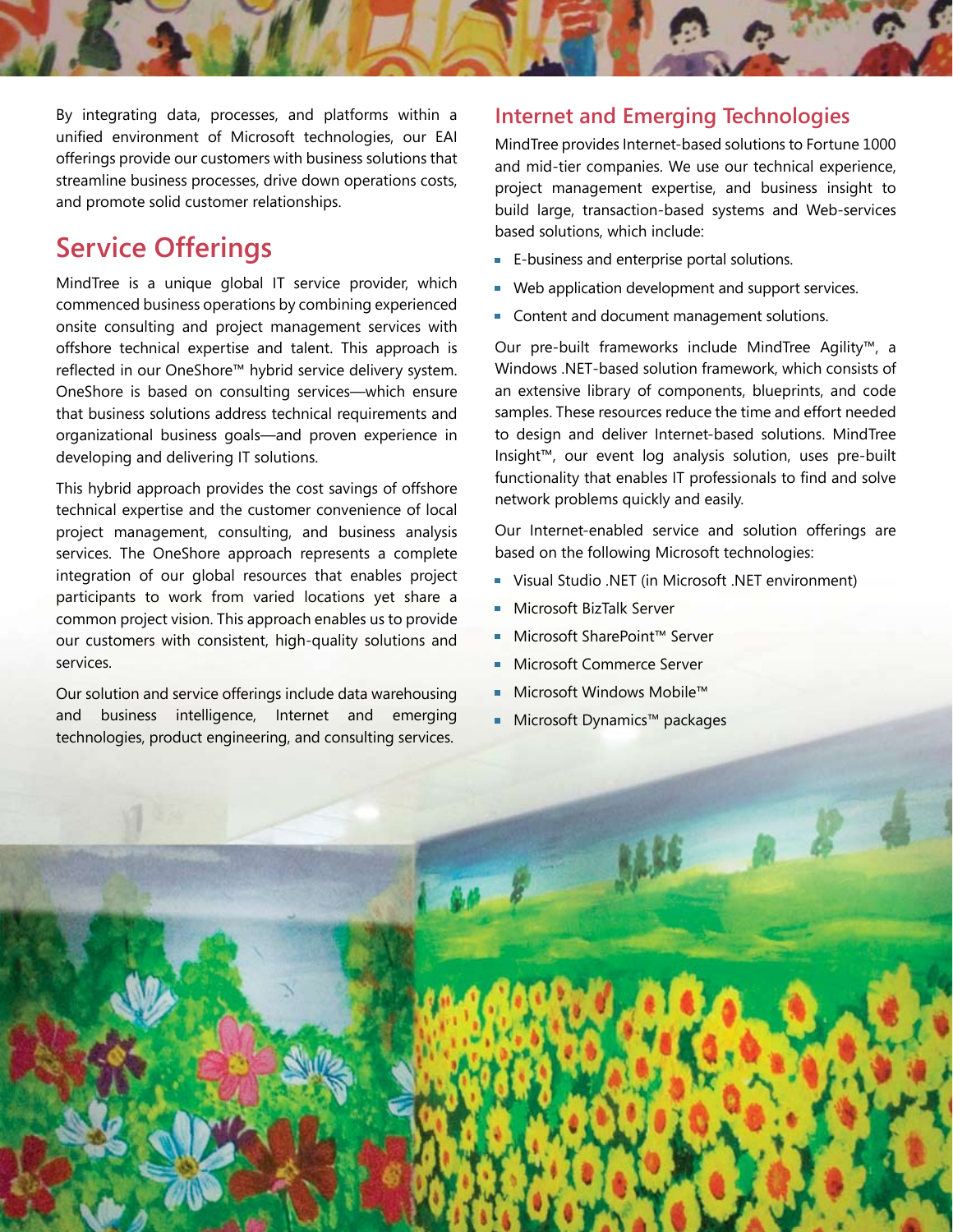#### **Data Warehousing and Business Intelligence**

Our Data Warehousing and Business Intelligence Practice provides solutions, solution frameworks, and services designed to help customers make quick and effective business decisions and release the incremental revenue and cost savings locked within their business data.

Rubic™, our customizable business intelligence (BI) solution framework, includes a data model template, analysis scenarios, extraction, transformation and loading (ETL), and master data management methods. These tools and proven, systematic business intelligence methods ensure that customers start up DW/BI capabilities quickly and avoid the rework and errors of unstructured data analysis.

Our data warehousing and business intelligence solutions and services range from data migration and integration, database design and construction services, tool evaluation, BI strategy, and customized dashboard and reporting tool design. These offerings are based on the following Microsoft technologies:

- Microsoft SQL Server® 2005
- SQL Server 2005 Analytical Services and SQL Server 2005 Reporting Services
- SQL Server 2005 Integration Services

### **Product Engineering**

We offer product engineering solutions to enterprise software developers and manufacturers in the technology field. Our extensive technical expertise, business experience, and reusable process frameworks help us to develop products quickly and cost-effectively.



The following set of services help customers realize their technology-based products:

- **Architecture and design**
- Re-engineering
- **Optimization and enhancement**
- **Validation, testing, and diagnostics**
- Continuous engineering and product support
- Turnkey electronic product design
- **IF licensing and integration**

#### **Consulting Services**

Consulting services provide the foundation of MindTree solutions. As in all of our offerings, our consulting services are supported by our technical and business expertise. This balanced focus ensures that the information we gather and analyze addresses our customers' technical requirements and business goals.

These services include:

- **IT governance modeling**, which helps organizations to set up the right structure, governance model, and methods to identify and track outsourced work.
- **Assessment of existing enterprise IT architecture,** which helps to identify the bottlenecks for stability, responses and usability of existing applications and propose a road map for continuous improvement.
- **Enterprise application development and maintenance,**  which help customers to create and support software solutions that fit their unique technical and business

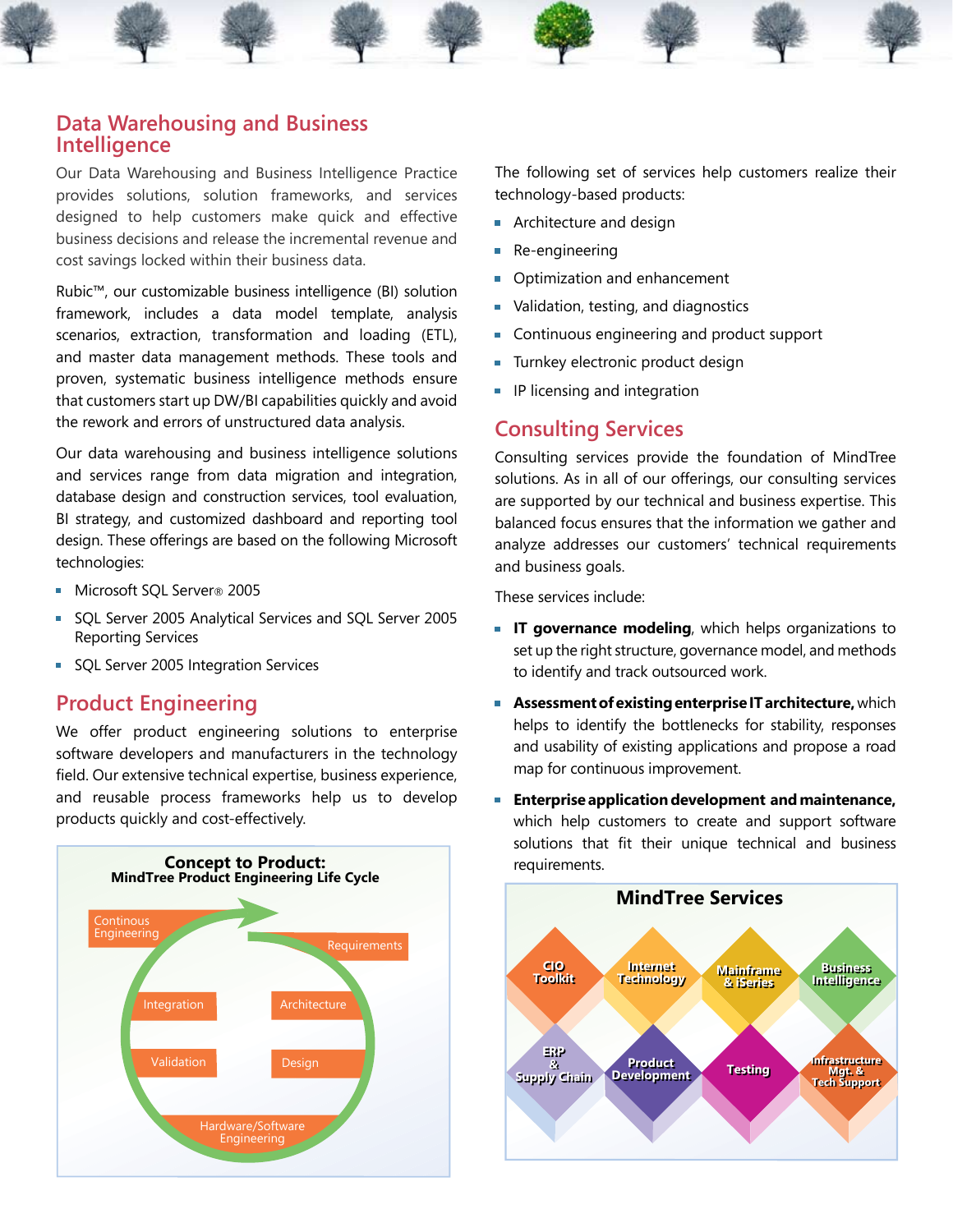#### **To learn more about MindTree Consulting Solutions products and services, visit www.mindtree.com or call the sales office nearest you.**

#### **MAIN TELEPHONE**

#### **Nalin Vij**

Microsoft Alliance Manager 19125 Northcreek Pkwy Bothell, WA 98021 U.S.A. Phone: (916) 396-4363 Email: nvij@mindtree.com

#### **SALES AND MARKETING**

**Scott Staples**

Executive Vice President, U.S Operations 15 Independence Blvd, Suite 410 Warren, NJ 07059, U.S.A. Phone: (908) 604-8080 x 2550 Email: sstaples@mindtree.com

#### **Anjan Lahiri**

Executive VP, European Operations 106 Corringway London W53HA, U.K. Phone: +44 208 817 1410 Email: anjanl@mindtree.com

#### **Babuji Abraham**

Vice President, Microsoft Practice Global Village, RVCE Post Bangalore, Karnataka 560 059, India Phone: +91 9845000831 Email: babuji@mindtree.com

MindTree

#### **MICROSOFT CORPORATION**

#### **Jay Banerjee**

Enterprise and Partners Group One Microsoft Way Redmond, WA 98052-6399 U.S.A. Phone: (425) 421-6212 Email: jaybane@microsoft.com